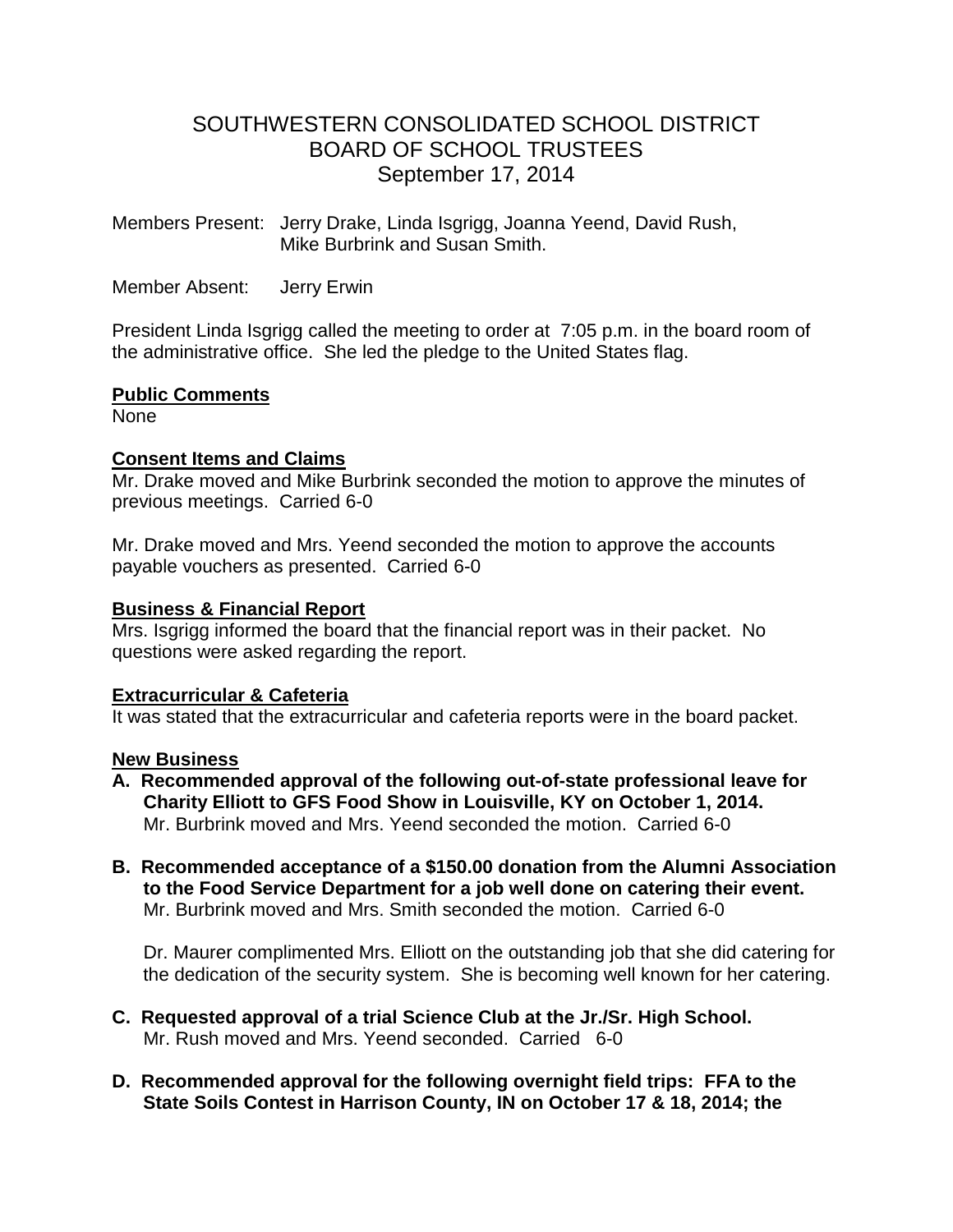**FFA to the National FFA Convention in Louisville, KY on October 28- November 1, 2014; the FFA to the State Crops & Forestry Contest in West Lafayette, IN on December 12 & 13, 2014; the band and Spartanettes to Walt Disney World in Florida on March 18-24.** Mr. Rush moved and Mrs. Smith seconded the motion. Carried 6-0

- **E. Recommended a resolution to adopt the Bylaws and Policies of the Southwestern School Board and rescind all others.** Mr. Burbrink moved and Mrs. Yeend seconded. Carried 6-0
- **F. Recommended approval to give 29 hour custodial staff paid leave as calculated for other non-certified employees effective September 1, 2014.** Mrs. Yeend moved and Mrs. Smith seconded the motion. Carried 6-0
- **G. Recommended approval to have the athletic track repaired and maintained at a cost not to exceed \$15,000.00.** Mrs. Smith moved and Mrs. Yeend seconded the motion. Carried 6-0
- **H. Other**

None

## **Reports & Presentations**

Mr. Chase reported that we have been tracking our scope and sequence scores to compare those to the Acuity Readiness 1 test coming up to see if we are headed in the right direction. He also showed how some of the teachers are tracking data to show improvement for their students.

Mr. Edwards shared with the board that there will be a skating party for the children that have perfect attendance.

He also shared that they have Professional Development Thursdays at the elementary. Twice a month the elementary staff will be focusing on "scope and sequence" with above/lower grade levels.

Mr. Edwards mentioned that the end of September will be Acuity Readiness 1 testing.

# **Technology Coordinator's Report**

Several parents attended the first TIE (Technology in Education) night of the year. The focus was on the portals that parents may use to access grades, attendance, lunch accounts, etc.

Mrs. Neville presented a slideshow on the status of technology past and present in the district. It showed the tremendous growth in the devices being used by students and the increased demand for bandwidth to support those devices. She also showed a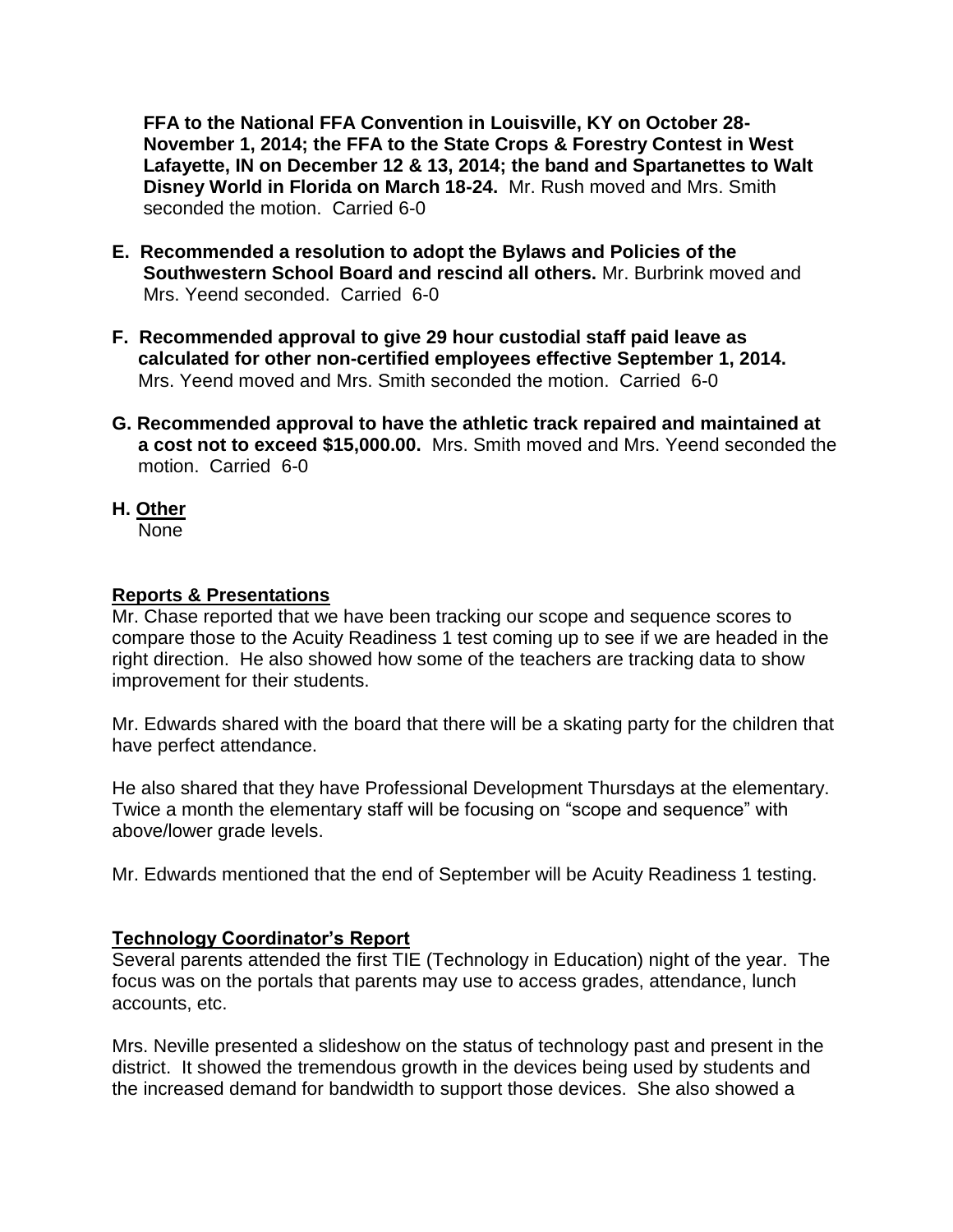short video on what goes on behind the scenes every day to support ELearning in the district.

### **Superintendent's Report**

Dr. Maurer spoke about High Ability. She said the committee meets quarterly. She explained that the evaluation ranking from the previous year are used to write goals for the current year. Grant money is available to the teachers if they would like to take high ability classes or have AP training.

She also mentioned that Southwestern's ADM count was up 8 students. Last year our count at this time was 599 and this year it is 607.

Preliminary grades for the school are looking like:

All As for Corporation, Elementary, Middle School/High School. The final grades for our school corporation should be known in October.

Mr. Burbrink asked about the overall grade. Dr. Maurer said that the elementary and middle school are scored by using the ISTEP data. She also mentioned that we receive bonus points because of our growth data.

#### **Other**

Mr. Chase introduced Mr. White, PE Teacher to the board. He graduated from North Decatur and then from Indiana University. He did his student teaching with Mr. Guidi. He is doing a great job.

### **Personnel**

A. Staff Leaves/Resignations/Terminations

- Resignation of Allene Heck, special education assistant.
- Resignation of Devin Neal, custodian.

Mr. Burbrink moved and Mrs. Yeend seconded. Carried 6-0

- B. Recommendations to Hire
	- Jennifer Sherbak band volunteer
	- Douglass Gaking academic team coach
	- Carey Nigh high school drama club director
	- Whitney Thomas  $-8^{th}$  grade girls' basketball coach
	- Mike DeArmitt  $6<sup>th</sup>$  grade boys' basketball coach
	- Rob Snepp  $-6<sup>th</sup>$  grade boys' basketball volunteer
	- Shawn Buckner 6<sup>th</sup> grade boys' basketball volunteer
	- Cam Elliott  $-5<sup>th</sup>$  grade girls' basketball coach

Mr. Burbrink moved and Mrs. Yeend seconded. Carried 6-0